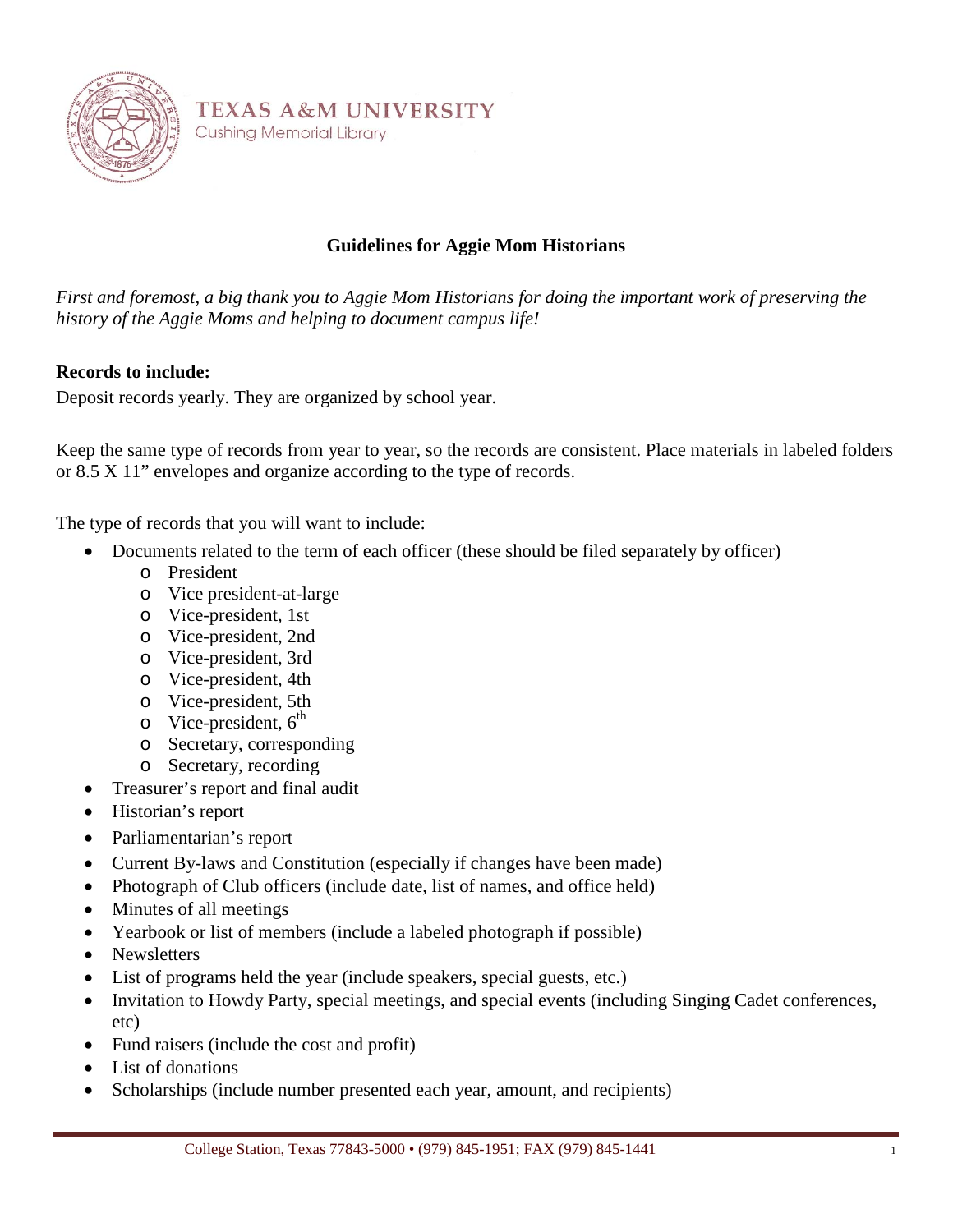- Copies of newspaper article—do not send originals (the paper is acidic and degrades quickly)
- If you held a District Meeting, include the invitation, program, list of attendees, photographs, reports, etc.
- Aggie Mom Cookbooks
- Correspondence

The preceding are common series but the list is not exhaustive.

Scrapbooks:

- o You can also make a copy of whatever you put in a scrapbook, label it, and put it in a folder or 8.5 X 11" envelopes in boxes. \*\*Cushing can provide folders and boxes for housing scrapbooks.
- o Many adhesives damage the materials and newspaper is acidic. Once you adhere something to a page, it is impossible to get it off (or it falls off, which is also not good!). We realize that your group has been working hard to incorporate safe "archival" scrapbooking techniques over the recent years, and we commend that effort!
- o If this is not possible, please NO magnetic scrapbooks or photo albums

#### **Things to remember:**

Identify photographs

Include names, dates, and the event

Keep materials in a cool, dry place

Garages, attics, and basements are NOT good places for these records

Binders are OK but not preferred:

We usually take the records out of binders and put them in to folders by the subjects that the historian created in the binder, as binders don't fit well in boxes or on shelves. Also, the rings eventually break and materials can fall out and get lost.

Regarding financial records:

- o Yes—year-end financial reports and treasurer reports
- o No-- bank statements, canceled checks, or anything with account numbers.
- o We sometimes get check books, account info, etc., which makes us uncomfortable, especially if it is still an open account.

#### Electronic Records:

- o Photos, video, spreadsheets (Excel), text documents (Word, PDF)
	- o Label images and videos like you would hard copies names, dates, events
- o USB/Thumb Drives Preferred CD's degrade quickly and floppy discs are hard to access (need floppy drive)

### **Paperwork:**

These documents show when materials came into Cushing and help us keep track of donations.

Inventory:

This provides us with a way of knowing what was donated, a separate document is provided.